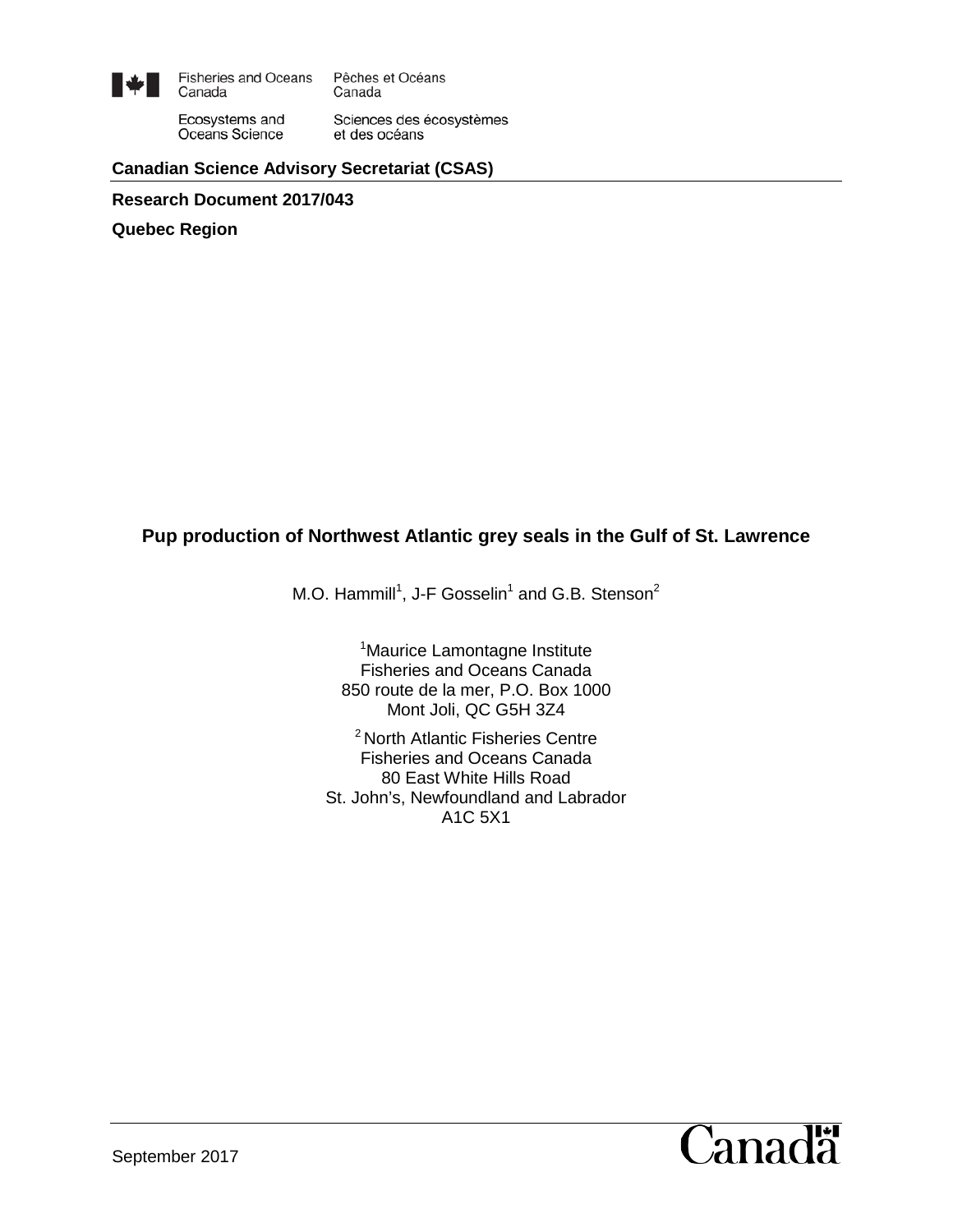#### **Foreword**

This series documents the scientific basis for the evaluation of aquatic resources and ecosystems in Canada. As such, it addresses the issues of the day in the time frames required and the documents it contains are not intended as definitive statements on the subjects addressed but rather as progress reports on ongoing investigations.

Research documents are produced in the official language in which they are provided to the Secretariat.

#### **Published by:**

Fisheries and Oceans Canada Canadian Science Advisory Secretariat 200 Kent Street Ottawa ON K1A 0E6

<http://www.dfo-mpo.gc.ca/csas-sccs/> [csas-sccs@dfo-mpo.gc.ca](mailto:csas-sccs@dfo-mpo.gc.ca)



© Her Majesty the Queen in Right of Canada, 2017 ISSN 1919-5044

#### **Correct citation for this publication:**

Hammill, M.O., Gosselin, J-F., and Stenson, G.B. 2017. Pup production of Northwest Atlantic grey seals in the Gulf of St. Lawrence. DFO Can. Sci. Advis. Sec. Res. Doc. 2017/043. iv + 14 p.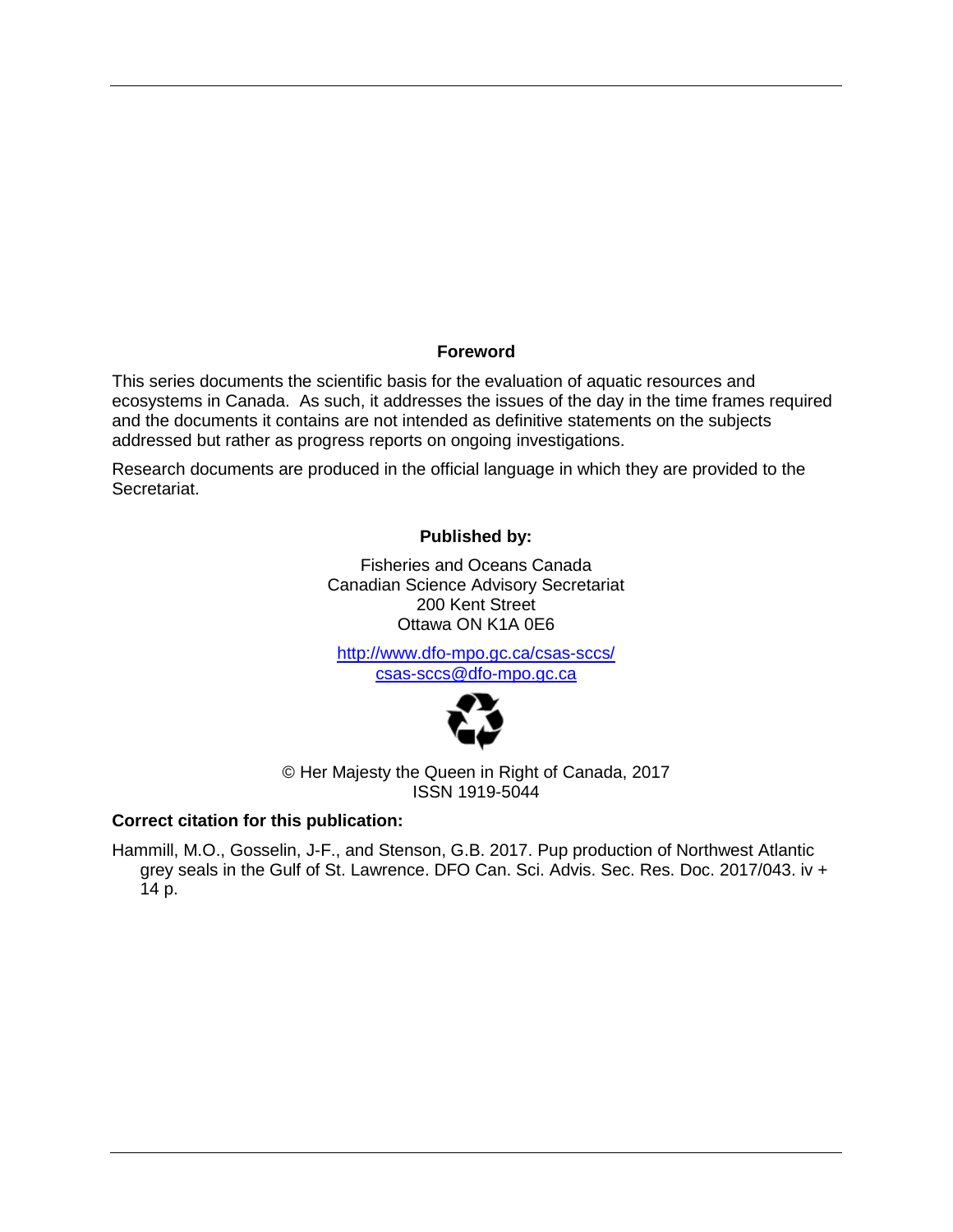## **ABSTRACT**

Pup production in the Gulf of St. Lawrence was estimated in 2016 using multiple methods including visual and photographic estimates. Reconnaissance flights were also carried out to determine if any pupping occurred along the south and southwest coasts of Newfoundland and Anticosti Island. A small number of pups were found on Anticosti while no pupping occurred along the Newfoundland coast. In 2016 there was very little ice. Over 95% of the pups were born on land. Where possible, counts were corrected for the proportion of pupping completed when the survey was completed. Total pup production is estimated to be 10,500 (SE=800 rounded to the nearest 100) animals.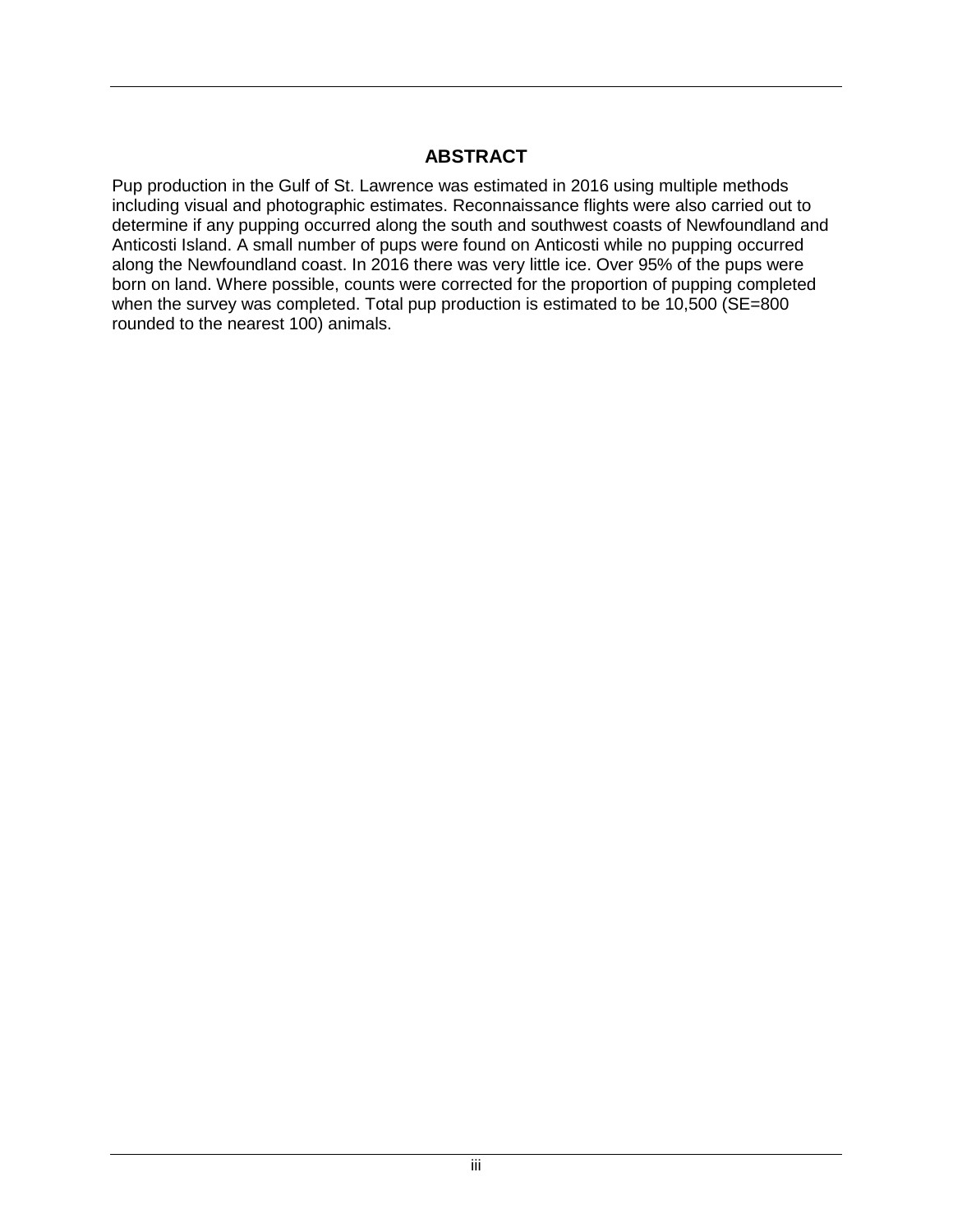### **La production de jeunes phoques gris de l'Atlantique Nord-Ouest dans le golfe du Saint Laurent**

### **RÉSUMÉ**

La production de jeunes phoques dans le golfe du Saint-Laurent a été estimée en 2016 en utilisant de nombreuses méthodes, y compris des estimations visuelles et photographiques. Des vols de reconnaissance ont également été effectués pour déterminer si des évènements de mise bas se sont produits le long des côtes sud et sud-ouest de Terre-Neuve et de l'île d'Anticosti. Un petit nombre de jeunes phoques ont été trouvés sur Anticosti alors qu'aucune mises bas n'a eu lieu le long des côtes de Terre-Neuve. En 2016, il y avait très peu de glace. Plus de 95 % des phoques sont nés sur terre. Dans la mesure du possible, les chiffres ont été corrigés pour la proportion de mises bas complétée lorsque le relevé a été terminé. La production totale de jeunes phoques est estimée à 10 500 (SE = 800 arrondi à la centaine la plus proche).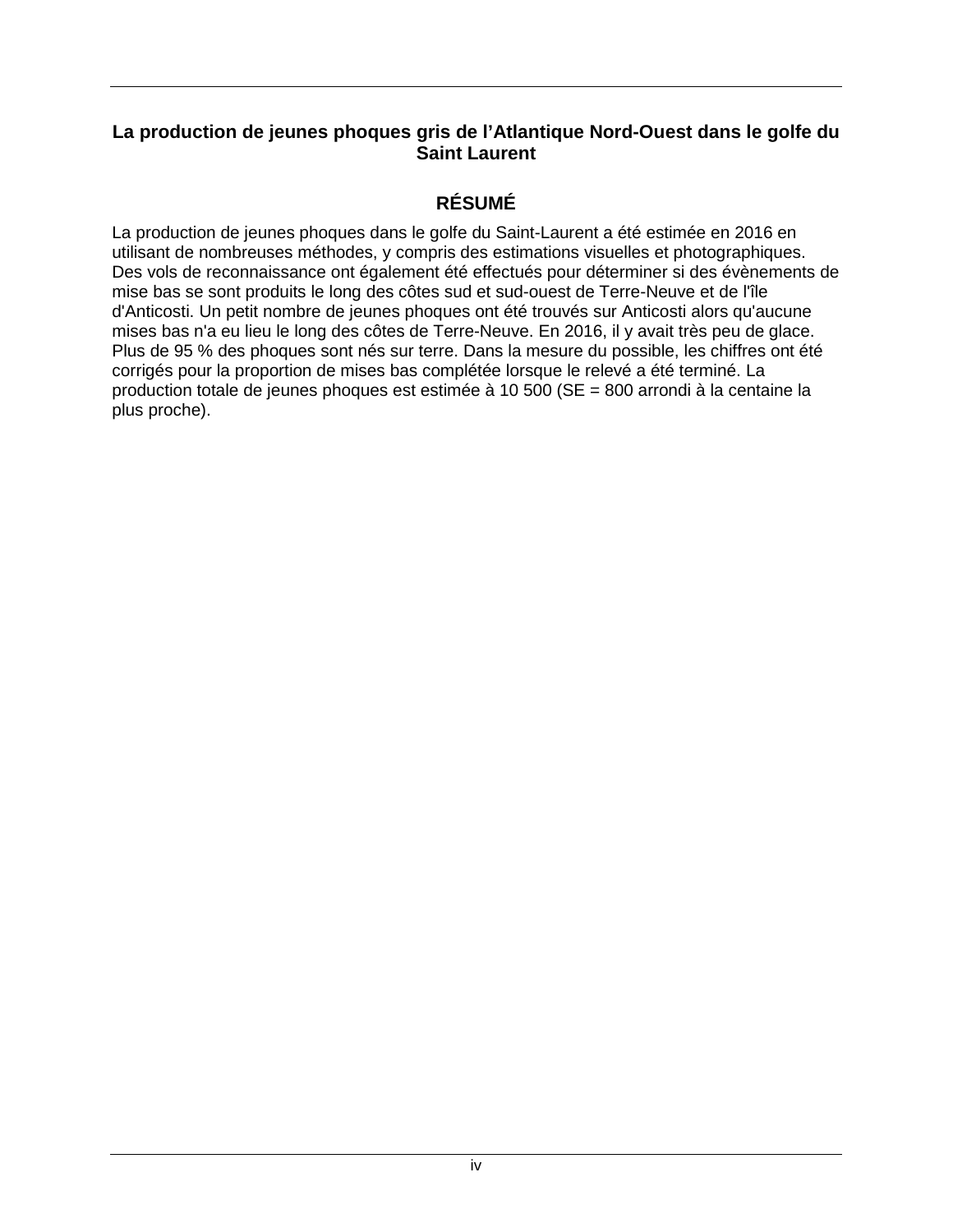### **INTRODUCTION**

The grey seal (*Halichoerus grypus*) is distributed throughout the North Atlantic extending from the northeastern United States to Labrador in the west, and from the United Kingdom to the Murmansk region in Russia and south throughout the Baltic Sea and along the coast of France in the east. Recently there have been reports of sightings in Greenland (Härkönen et al. 2007; Rosing-Asvid et al. 2010). Grey seals were abundant throughout their range historically, but underwent significant declines in some areas as early as the  $2^{nd}$  Century. Since the middle of the  $20^{th}$  Century, most populations have shown signs of recovery (Härkönen et al. 2007; Lavigueur and Hammill 1993; Hammill et al. 2007; Thomas et al. 2007).

The northwest Atlantic grey seal is considered to form a single population (Boskovic et al. 1996), but within Canadian waters, grey seals are subdivided into three components for management considerations: Sable Island, Gulf of St. Lawrence (Gulf), and Coast of Nova Scotia (Fig. 1). The three regions have had very different population trajectories. Sable Island, Nova Scotia, is a sand island located approximately 300 km east of Halifax (44.8 N, 60.8 W) and is home to the largest breeding colony of grey seals in the world (Bowen et al. 2007). Using pup production as an index of population size and trends, pup production on Sable Island has increased rapidly since the 1970's, from less than 2,000 animals in 1975 to over 25,000 pups in 1997 (Bowen et al. 2003) for an annual rate of increase of 12.8%. More recently, estimates of pup production, indicated that numbers had continued to increase (41,500 (SE=4,381) in 2004 and 54,482 (SE=1288) in 2007), but that the rate of increase had declined (Bowen et al. 2007; Thomas et al. 2007).

A relatively small number of animals breed on isolated islands along the Nova Scotia Eastern shore (Mansfield and Beck 1977). Significant culling efforts, particularly in the Basque Island area limited pup production in this area to the low 100's. The Basque Islands no longer exist due to the effects of erosion, but pupping continues on Bowen's Ledge and White Islands. A new colony was discovered on Hay Island in 1993 by J. Conway (Pers. comm. DFO, Halifax) (Fig. 1) and pup production has increased in this area from a few hundred to about 2,700 in 2007 (Hammill et al. 2007). Additional pupping occurs on Bowen's Ledge and White Island (N=113 in 2007) and in the last few years, small colonies have also appeared along the southwestern shore of Nova Scotia on Flat and Noddy Islands (N=204; Hammill et al. 2007). Combining the estimates from the southwestern shore colonies and the Eastern Shore, results in a total estimate of approximately 3,000 animals in 2007.

In the Gulf of St. Lawrence, grey seals have traditionally had their young on the pack-ice located between Prince Edward Island and Cape Breton, or on beaches and/or small islands in the Northumberland Strait, western Nova Scotia, and Deadman Island in the central Gulf. Recently, a small number of pups have been observed on Anticosti Island in the northern Gulf (Fig. 1). The trajectory of pup production in the Gulf has been much more variable than on Sable Island due to culling and scientific harvests (Stobo and Zwanenburg 1990; Hammill et al. 1998), and higher mortality rates associated with pupping on the pack-ice (Hammill et al. 2007; Thomas et al. 2007). Pup production estimates for the Gulf component was 5,436 (SE=672) in 1984 and rose to 10,700 (SE=1,300) by 1996. However, subsequent surveys indicated that pup production has varied from a low of 5,300 (SE=900) in 2000 to a high of 14,200 (SE=1,200) in 2004. In 2007, pup production was estimated to be 11,400 (SE=1100) (Hammill et al. 2007).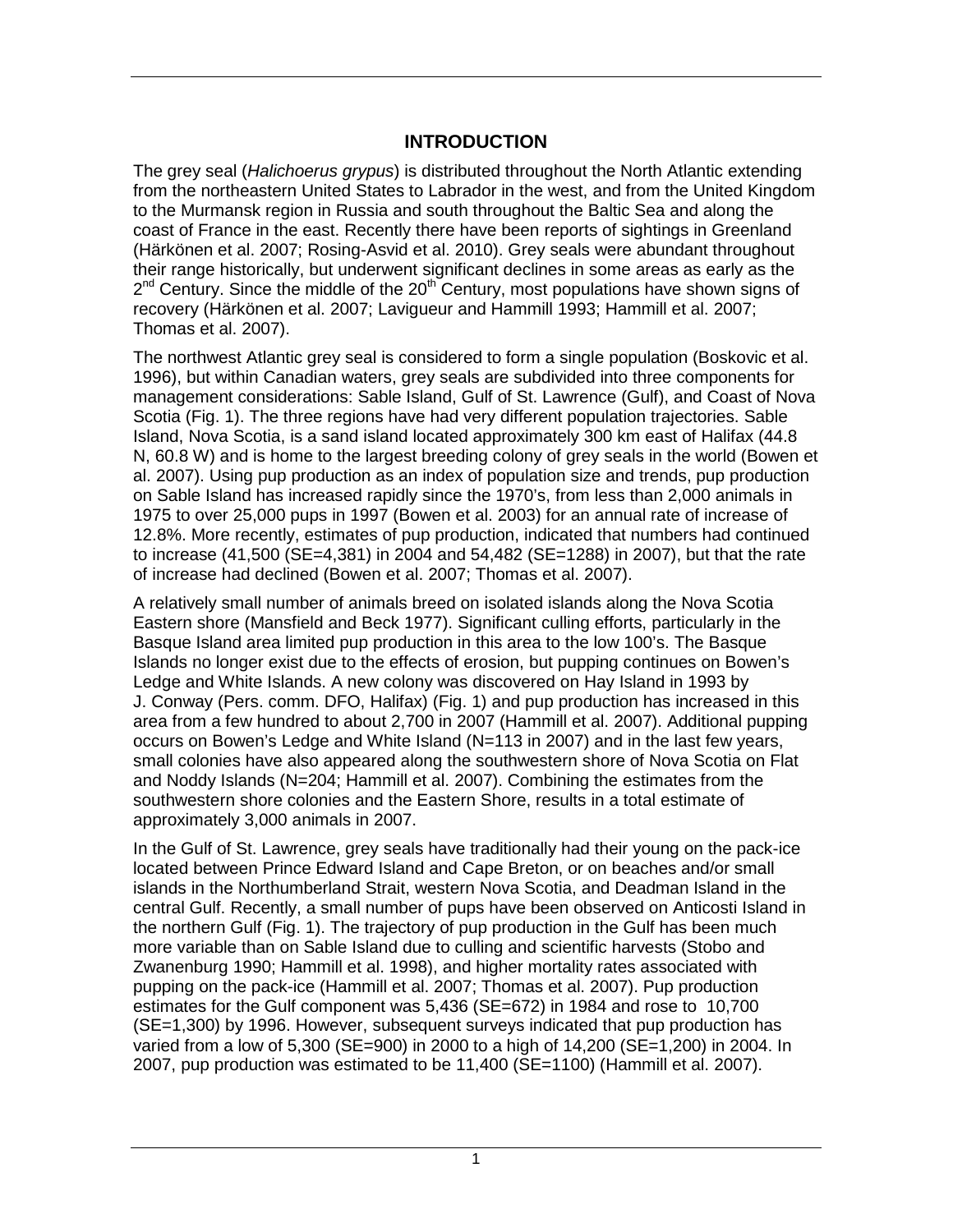Here we provide new estimates of grey seal pup production in the Gulf and northern portion of the Eastern Shore based upon aerial surveys and island counts completed in January-February 2016.

# **MATERIALS AND METHODS**

## **RECONNAISSANCE SURVEYS**

Pupping grey seals were located during reconnaissance aerial surveys flown in the southern Gulf and along the Nova Scotia Eastern Shore during January and February 2016. Flights were made at an altitude of 152 m using a Bell 429 helicopter. Additional low-altitude flights were made during January in the southern Gulf by enforcement personnel using the DFO Conservation and Protection (C&P) Super King Air fixed wing aircraft. Additional flights with science personnel on board were flown along the south and west coast of Newfoundland and the coast of Anticosti Island.

# **COUNTS**

There was very little ice present in the southern Gulf of St. Lawrence during the winter of 2016. A small group of seals was observed on the ice in Northumberland Strait, but numbers were too few to carry out a strip transect survey. Instead the group was treated as a small group and an estimate of the total number of pups present was made.

In 2016, nearly all pups were born on islands. Several different techniques were used to obtain a total count. Where visual counts were recorded, animals were counted by two observers seated on the left side of the helicopter from the air at 60 m and moving along the beach about 30 m offshore. Counts were averaged between observers. If possible, oblique photographs were also taken. Additional counts were obtained from some islands using photographs taken using a large format camera and an Unmanned Aerial Vehicle (see Hammill et al. 2017 and den Heyer et al. 2017 for details). Photographs were counted at least twice, and the results from the two counts were averaged. For Anticosti and Margaree Islands, only one estimate is available. Counts were made by a single observer flying in a King Air. A comparison among the methods can be found in Hammill et al. (2017)

# **TEMPORAL DISTRIBUTION OF BIRTHS**

Non-Sable Island Northwest Atlantic grey seals begin pupping on the islands in December and births continue until early February. The majority of births, particularly of ice pupping animals, occur in January. Aerial survey and island estimates were corrected to account for births that occurred after counts were completed by modelling the distribution of births over the period of the survey. The model uses the change in the proportion of pups of different ages as the season advances to develop the birthing ogive (details described in den Heyer et al. 2017). Estimates of the number of pups in each concentration can then be corrected for pups born after the survey was flown by:

$$
N_i = N_{uncor}/P_i \tag{1}
$$

where:

 $N_{\text{uncor}}$  = the uncorrected estimate for survey *i*;

 $P_i$  = the proportion estimated to have been born prior to survey *i*.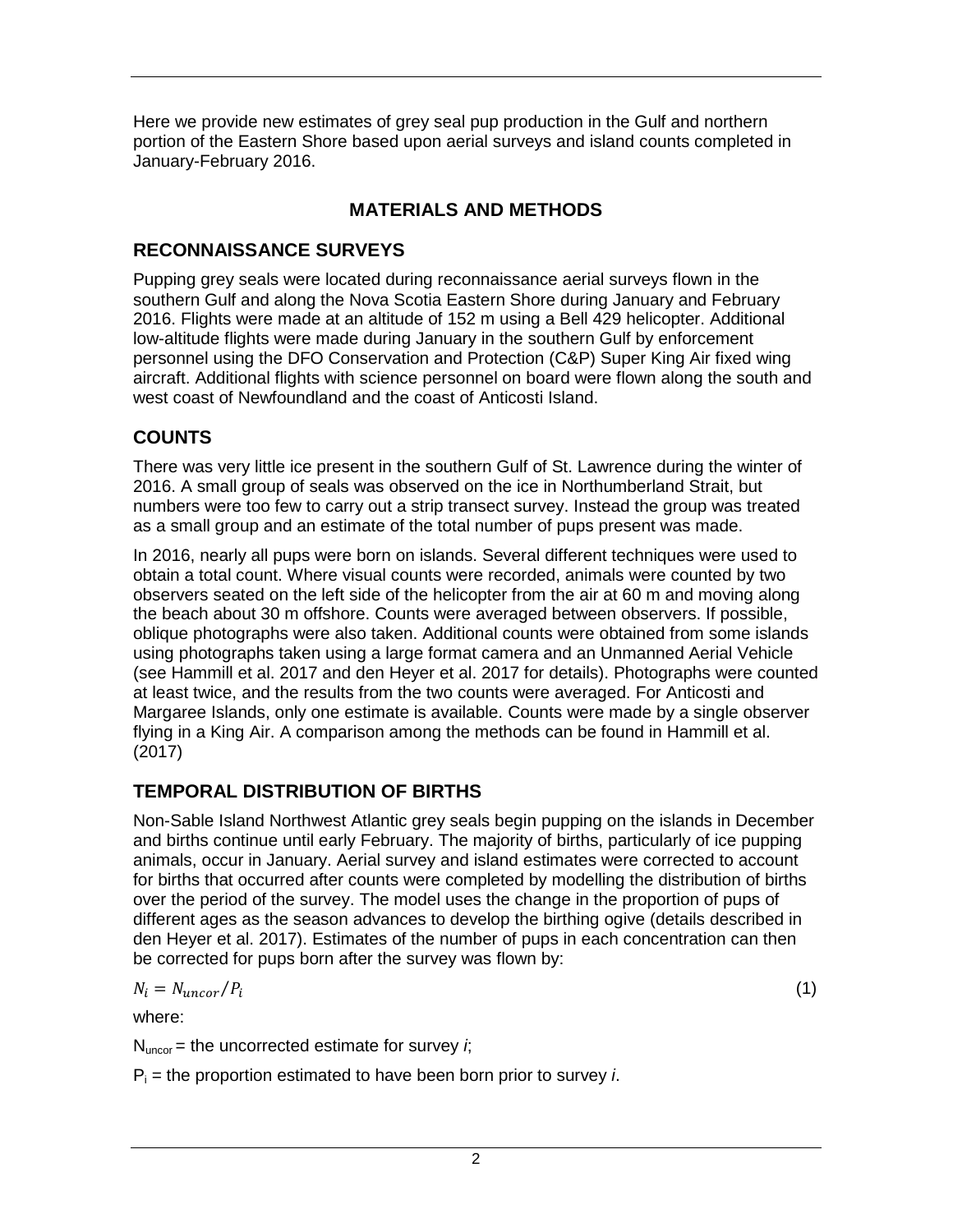The estimates of  $N_{\text{uncor}}$  and  $P_i$  are independent and therefore the error variance of the quotient is given by (Mood et al. 1974):

$$
V_i = N_{uncor}^2 x V_p / P_i^4 + V_n / P_i^2
$$
 (2)

where:

 $V_p$  = the variance in the proportion estimated to have been present prior to survey *i*;

 $V_n$  = the variance in the uncorrected estimate for survey *I*.

The stage surveys were conducted by walking through the colony from one end to the other, or by flying over the colony at low altitude and assigning pups to developmental stages. Pups were assigned to one of five distinct age-related categories based on a combination of morphometric and pelage features to model the distribution of births (Bowen et al. 2003). New data resulted in some changes to the stage duration data used in previous surveys, (W.D. Bowen, DFO, Dartmouth, N.S. pers. comm.; Hammill et al. 2007) and these were used to correct the survey counts.

**Stage 1**- animals very thin, movements uncoordinated, and the fur has a yellowish hue from the placental fluids (Mean duration in days: 3.0, SE=0.59);

**Stage 2**- animals are thin, although they are beginning to show signs of fattening, a distinct neck is still visible, movements are more coordinated and the pelage no longer has a yellowish hue (Mean=3.1, SE=0.62)

**Stage 3**- the fur is white in colour and the animals have become so fat that a distinct neck is no longer discernable; no sign of moult (Mean=11.9, SE=2.4).

**Stage** 4- the fur has become discoloured, assuming a grey tinge, and lanugo is lost, beginning around the head and flippers. When the amount of fur loss exceeds approximately the equivalent of 1 hand on the back, or has progressed beyond the head, the animal is considered a stage 4. (Mean duration=5.3, SE=1.07)

**Stage 5**- the final stage, all lanugo has been lost. Animals begin leaving the colony during this stage.

### **RESULTS**

### **RECONNAISSANCE SURVEYS**

The areas where pupping is known to occur in Northumberland Strait, and around Cape Breton Island were searched and assessed frequently during January and February. The King Air operated by the Conservation and Protection Branch within DFO completed surveys along the south and west coasts of Newfoundland in late January, but no animals were seen.

## **ICE**

In the Gulf, grey seals pup on the drifting pack ice in Northumberland Strait. Concentrations are found when ice is present between Prince Edward Island and Nova Scotia, to the east of Amet Island. Normally larger concentrations are detected near Pictou Island. This ice drifts in an easterly direction and depending on wind and tide moves into St George's Bay and towards Port Hawkesbury or towards Hendry Island and north along the west coast of Cape Breton Island. In 2016, ice cover was among the lowest ever recorded for this time of the year and very few pups were seen (Fig. 2).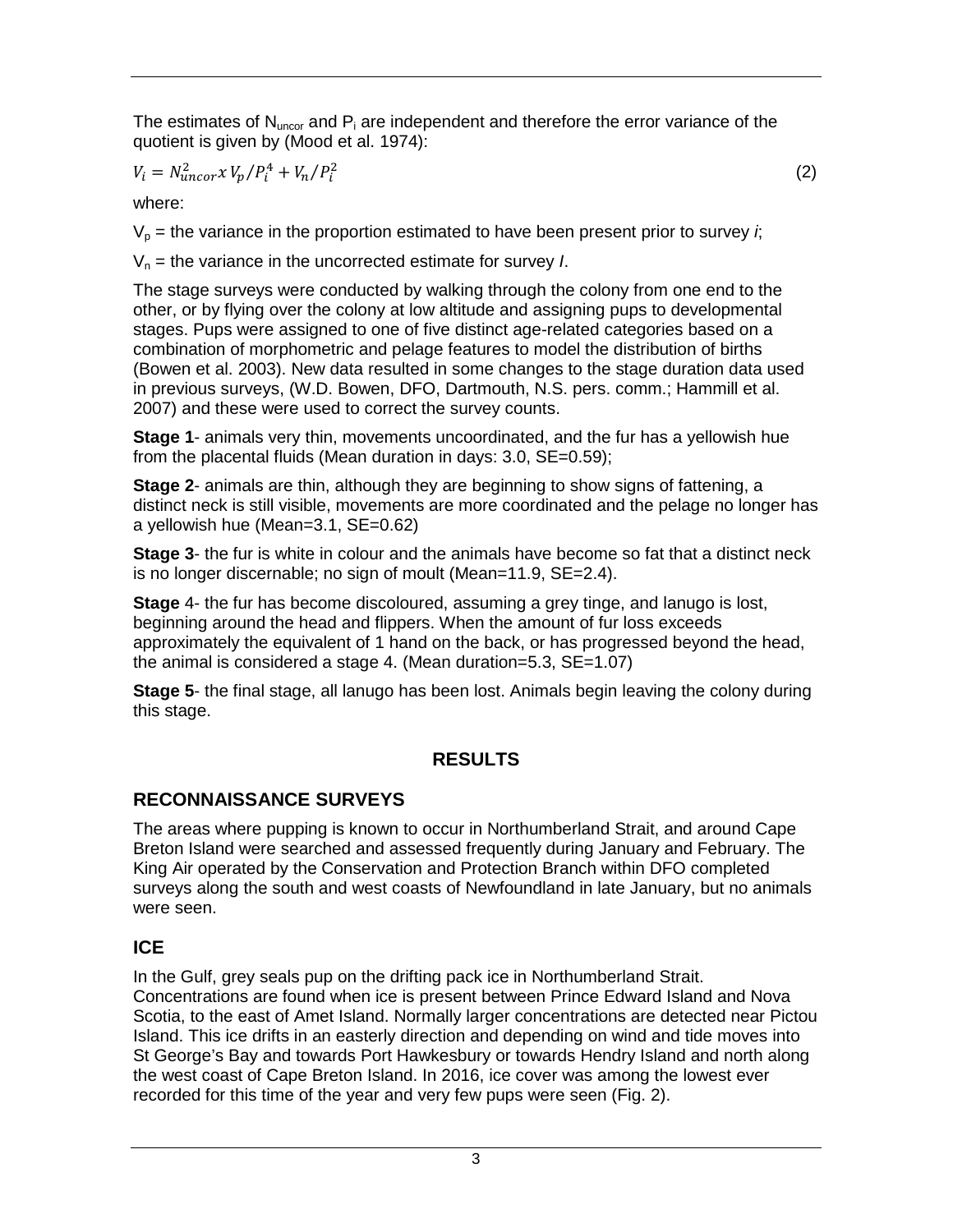# **Total pup counts**

The number of pups counted on the islands in the Gulf are listed in Table 1. Pups were also observed along the edge of drifting pack ice near Point Prim, located at the southeastern tip of Hillsborough Bay, Prince Edward Island, but numbers were too few to set up a transect survey. Therefore, an estimate of animals hauled out on the ice was made (N=500). No new colonies were located in the Gulf. No pups were observed along the shoreline of the Kouchibouguac National Park, nor at Oak Island. Seals were observed at Saddle, Pictou, Henry, Margaree, Deadman (Île de corp morts), Brion and Anticosti Islands.

## **Stage surveys**

Stage surveys were flown over the larger island breeding colonies (Table 2). The adjustments to the survey counts were significant for Pictou Island, but were negligible for Saddle, Amet and Henry Islands. At Pictou Island, the most complete coverage of the island was carried out with the large-format camera on 15 January. The stage surveys indicated that only about 41% (SE=9.5) of the births had been completed at this time. The adjusted count for Pictou Island from the large format camera was 5089 (Se=1174), which is slightly higher, but not significantly different from the count from the UAV survey which is carried out later (N=4436, SE=814) (Table 3). The large format camera estimate was retained because it was obtained from complete coverage of the island, whereas the UAV only covered animals around the coast and did not include a small group at the western end of the island.

Total estimated grey seal pup production in the Gulf was 10,500 (SE=800, rounded to the nearest 100) animals (Table 3). There have been no changes in Gulf pup production since 2004, but there has been a decline in the proportion of the herd pupping on the ice, with the proportion of pups born on the ice declining considerably from nearly 100% up to 1996 to 1% in 2016 (Table 4, Fig. 3).

# **DISCUSSION**

The method used to evaluate the pup production of Gulf grey seals has evolved over time since assessments began in the early 1980s. Early studies used mark-recapture methods based on live recaptures at Sable Island of marked animals in the year of their birth, or by the recovery, or resighting, of marked animals from shot samples in the same or subsequent years to marking (Myers et al. 1997; Hammill et al. 1998). Aerial survey techniques, similar to the approaches used to assess harp seals (Stenson et al. 2003), where extensive reconnaissance is carried out to detect all concentrations, systematic surveys are flown to estimate the number of animals present on the ice, and multiple surveys to work out the proportion of pupping that has occurred since the counting survey was flown, were initiated in 1996 (Hammill et al. 2007). Within the time series there are also estimates of pup production available for the Gulf of St. Lawrence from 1966 and 1975, but the methods used to obtain these estimates, particularly for pups born on the ice are poorly described and are likely to be underestimates (Table 4).

Grey seals in the Gulf of St Lawrence have traditionally been considered to be icebreeding, with less than 1% of the pups born on land, (Fig. 1). However, since the early 1990s ice cover has become more variable (Bajzak et al 2011; Johnston et al. 2005), making it more difficult to find ice suitable for pupping in the Northumberland Strait or western Nova Scotia area (Table 4; Figs. 2, 3).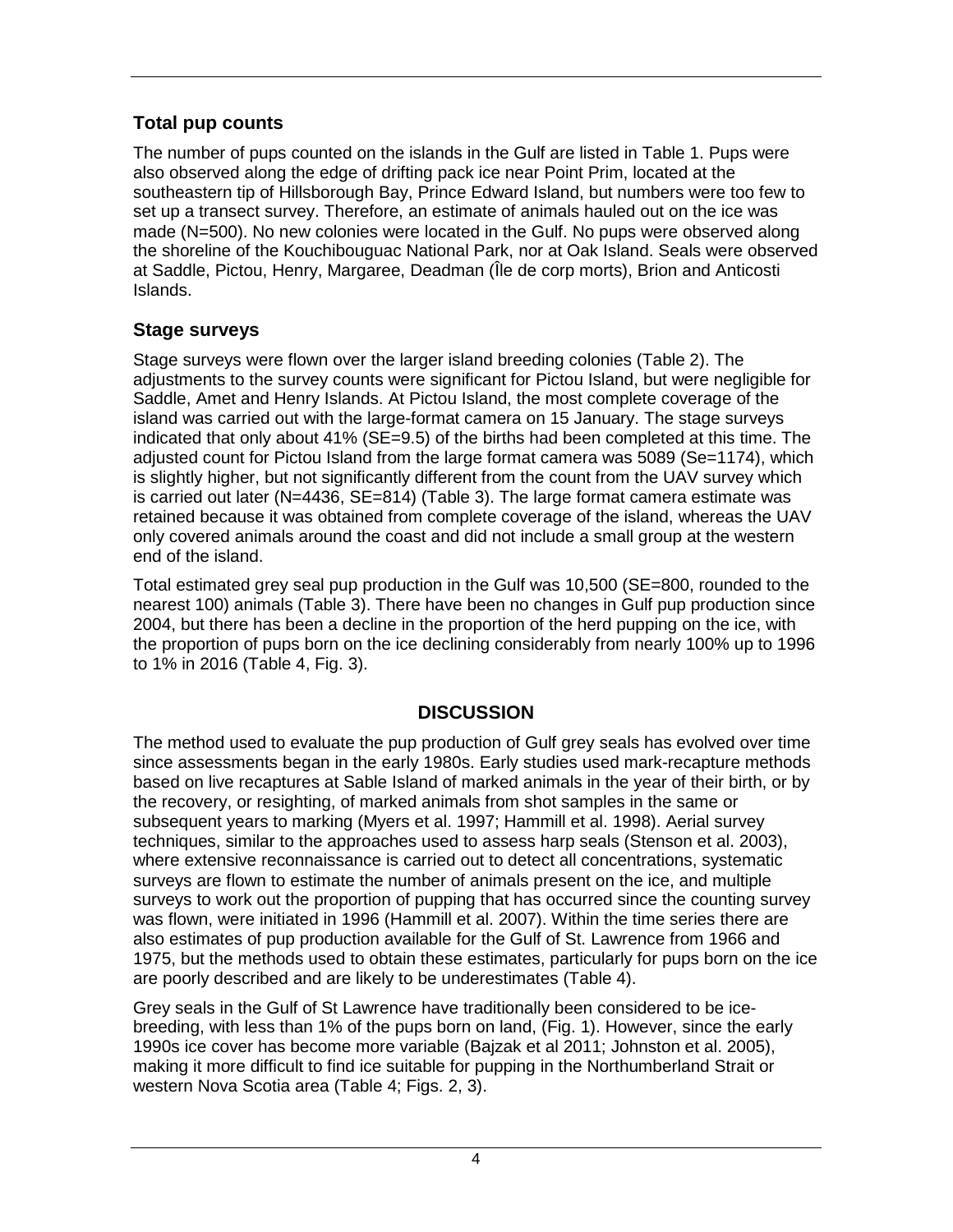As pupping on the ice declined, new colonies have appeared on islands throughout the Gulf and including Henry Island (1997), Oak Island (2007), Pictou Island (2007 assessment, but reports of some pupping since 1997), Kouchibouguac National Park (2007), Anticosti Island (2007), Brion Island (2010) and Saddle Island (2010). The presence of even a small number of pups at Anticosti Island is particularly surprising, since conditions were considered to be unfavourable in the northern Gulf and along eastern New Brunswick for pup survival, and animals were thought to leave the northern Gulf during winter (Hansen and Lavigne 1997; Goulet et al. 2001). However, if mild winters continue, then expansion may be expected in areas where there is little disturbance. So far no pupping has been observed around Newfoundland although a number of suitable isolated beaches are present along the south coast and on Miquelon, and seals use these areas during the non-pupping periods.

Compared to harp seal visual surveys, grey seal surveys are less precise in spite of animals being larger and occurring in a smaller area. The CVs of the estimates have fallen in the range of 7-57% for grey seals, compared to 8-10% for harps. A number of biological and habitat differences contribute to complicate survey efforts for grey seals including an extended pupping season, clumped distribution and variable ice quality. Grey seals pup over a 6 week period in the southern Gulf. They form relatively small patches of animals that are unevenly dispersed across the survey area. In poor ice years, the extended pupping season means that patches forming early in the season might be lost before being surveyed, as seen in 2010. However, the main challenge is organizing survey logistics to be able to complete systematic surveys when ice conditions are good, or setting up island surveys, in years where ice is very limited and animals have moved ashore. Ideally, the large format photographic planes could be used for both, but the extended pupping season makes this an expensive option for surveying grey seals. An alternative which offers considerable potential is to use a UAV platform or to install a camera system in a helicopter which combines the lower expense of accessing a helicopter locally, the larger autonomy of the helicopter and the photographic benefits, normally found in the large format camera (Hammill et al. 2017).

The grey seal is the only species that regularly breeds on both land and on ice. The appearance of new colonies underlines how adaptable this species appears to be. On the small islands in the area, the colonies are relatively isolated and little disturbed. However, other colonies such as Oak Island are easily accessible and ease of access for all-terrain vehicles and snowmobiles may account for why this colony was only used in a single year. In subsequent surveys, no pups were found on Oak Island. However, it is possible that animals found on nearby Saddle Island in 2010 and 2016, may be animals that have pupped on Oak Island and possibly Amet Island.

Overall, there has been a declining trend in ice cover of the southern Gulf of St Lawrence (Bajzak et al. 2011). This has led to a shift in the breeding habitat of grey seals in this area from one where animals pupped primarily on the ice to one where the pups are born primarily on islands. This switch does not appear to have been proportional to the amount of ice. Instead animals appear to have continued to prefer the ice habitat until several years of poor ice cover encouraged animals to move to land (Fig. 3).

In this study we have tried to adjust for the proportion of animals that are born after the survey has been flown. However, we have not adjusted our estimates for the proportion of pups that have left the colony before the survey has been completed. After weaning at an age of approximately 17 days, grey seal pups fast for an average of 21 days before leaving and feeding on their own. There is, however, considerable variability in fasting duration (9- >21 days) (Noren et al. 2008) and since the pupping season of grey seals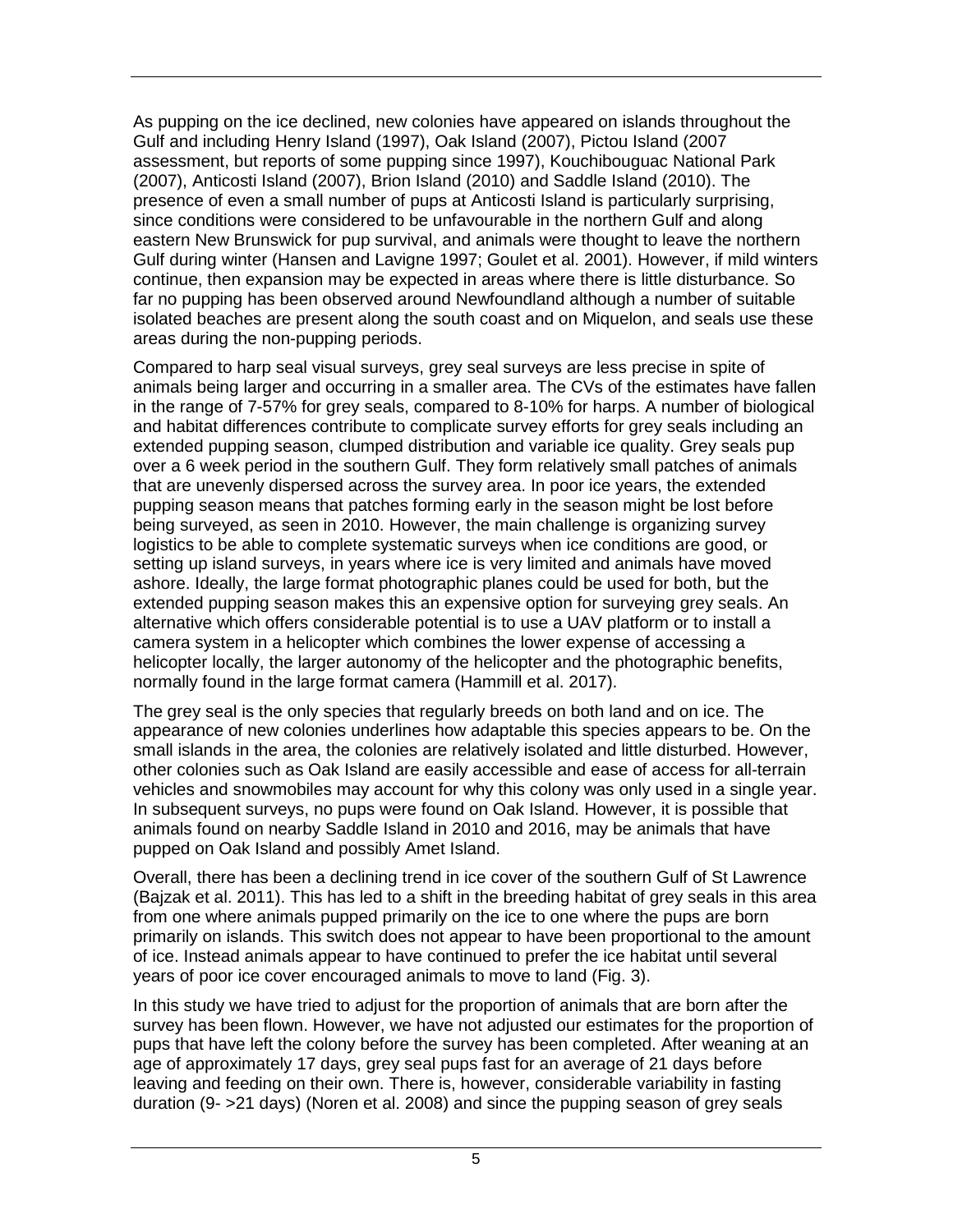extends over a period of 6 weeks, it is possible that some pups may have been missed if they have left the pupping site prior to being surveyed. It is also possible that some pups may have been born and then died prior to being surveyed. We observed approximately 500 pups on thin ice outside of Hillsborough Bay. However, when we revisited the area in the following days, the ice had broken up and no pups could be found. Mortality of pups born on poor ice has also been seen among harp seals, particularly in recent years (e.g. Stenson and Hammill 2014)

Estimates of pup production in the Gulf of St. Lawrence are imprecise and quite variable. This is associated with the variable distribution of small concentrations or groups of pups on the ice and likely elevated mortality related to poor ice conditions. When ice is present, improving survey coverage by reducing the spacing between survey lines, increasing strip width, or repeated surveys of the same patch would contribute to improving survey precision. However, in recent years ice cover has been limited, and animals have responded by pupping on islands in the southern Gulf. This requires a different survey strategy of total counts of these island areas. Moving to a helicopter or UAV photographic system are two methods that might improve estimates of pups born in these areas.

#### **ACKNOWLEDGEMENTS**

We would like to thank P. Wyatt for getting us onsite and home in the evening. We also thank Jean Leblanc (C&P-Gulf Region), who provided seal observations from their enforcement flights and arranged the flights around Anticosti Island, and L. Sheppard and B. Stockwood for surveying the Newfoundland coast. This project was supported by the Department of Fisheries and Oceans, survey fund under the Centre of Expertise in Marine Mammalogy (CEMAM).

### **LITERATURE CITED**

- Bajzak, C. M.O., Hammill, G.B. Stenson and S. Prinsenberg. 2011. Drifting away: implications of changes in ice conditions for a pack ice-breeding phocid, the harp seal (*Pagophilus groenlandicus*). Can. J. Zool. 89:1050-1062.
- Boskovic, R., Kovacs, K.M., and Hammill, M.O. 1996. Geographic distribution of mitochondrial DNA haplotypes in grey seals *Halichoerus grypus*. Can. J. Zool. 74:1787-1796.
- Bowen, W.D., McMillan, J., and Mohn, R. 2003. Sustained exponential population growth of grey seals at Sable Island, Nova Scotia ICES J. Mar. Sci. 60:1265-1274.
- Bowen, W.D., McMillan, J.I., and Blanchard, W. 2007. Reduced Population Growth Of Gray Seals At Sable Island: Evidence From Pup Production And Age Of Primiparity. Mar. Mamm. Sci., 23(1): 48–64.
- den Heyer, C.E., Lang, S.L.C., Bowen, W.D., and Hammill, M.O. 2017. Pup [Production at](http://www.dfo-mpo.gc.ca/csas-sccs/Publications/ResDocs-DocRech/2017/2017_056-eng.html)  [Scotian Shelf Grey Seal \(](http://www.dfo-mpo.gc.ca/csas-sccs/Publications/ResDocs-DocRech/2017/2017_056-eng.html)*Halichoerus grypus)* Colonies in 2016. DFO Can. Sci. Advis. Sec. Res. Doc. 2017/056. v + 35 p.
- Goulet, A.-M., Hammill, M.O. and Barrette, C. 2001. Movements and diving activities of grey seal females (*Halichoerus grypus*) in the Gulf of St Lawrence, Canada. Polar Biol. 24:432-439.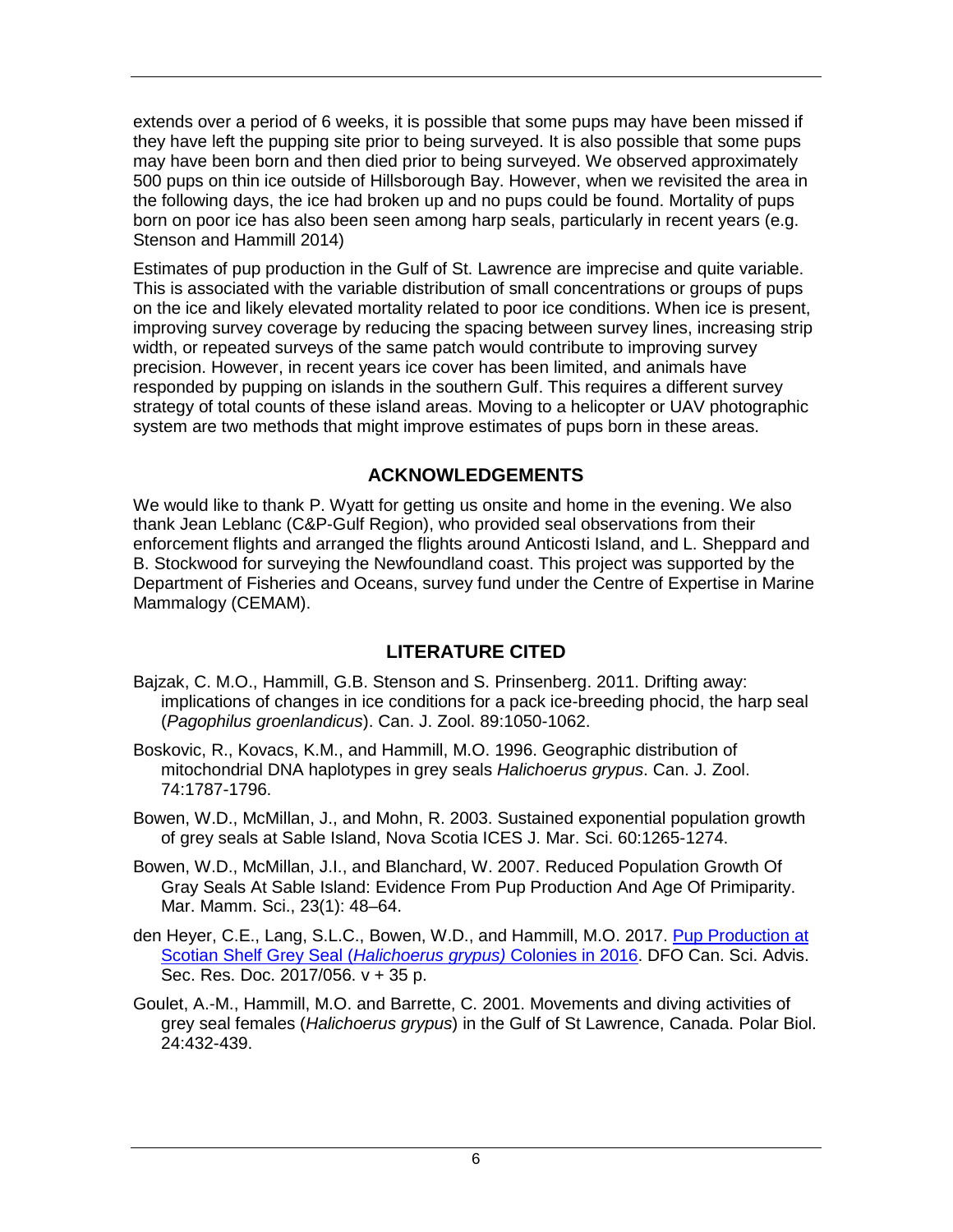- Hammill, M.O., Stenson, G.B., Myers, R.A., and Stobo, W.T. 1998. Pup production and population trends of the grey seal (*Halichoerus grypus*) in the Gulf of St Lawrence. Can. J. Fish. Aquat. Sci. 55:423-430.
- Hammill, M.O., Gosselin, J.F., and Stenson, G.B. 2007. Changes in abundance of grey seals in the NW Atlantic. NAMMCO Sci. Publ. 6:99-115.
- Hammill, M.O., Dale, Stenson, G.B., den Heyer, C., Gosselin, J.-F., Leblanc, P., and Johnston, D. W. 2017. Comparison of methods to estimate grey seal pup production at different colonies. DFO Can. Sci. Advis. Sec. Res. Doc. 2017/041. iv + 19 p
- Hansen, S., and Lavigne, D.M. 1997. Temperature effects on the breeding distribution of grey seals (*Halichoerus grypus*). Physiol. Zool. 70: 436-443.
- Härkönen,T., Brasseur,S, Teilmann,T., Vincent, C,Dietz, R., Abt, K and Reijnders, P. 2007. Status of grey seals along mainland Europe from the Southwestern Baltic to France. NAMMCO Sci. Pub. 6:57-68.
- Johnston, DW, Friedlaender, AS, Torres, L.G., Lavigne, D.M. 2005. Variation in sea ice cover on the east coast of Canada from 1969 to 2002: climate variability and implications for harp and hooded seals. Clim. Res. 29:209-222.
- Lavigueur, L., and Hammill, M.O. 1993. Distribution and seasonal movements of grey seals, *Halichoerus grypus*, in the Gulf of St. Lawrence. Can. Field Nat. 107:329-340.
- Mansfield, A.W. 1966. The grey seal in Eastern Canadian Waters. Canadian Audubon Magazine Nov-Dec 1966. pp 160-165.
- Mansfield, A.W. and Beck, B. 1977. The grey seal in eastern Canada. Dept. Environ., Fish. and Mar. Serv. Tech. Rep. No. 704. 81 pp.
- Mood, A. M., Graybill, F. A., and Boes, D. C. 1974. Introduction to the Theory of Statistics, 3<sup>rd</sup> Ed. McGraw-Hill, Toronto. Xvi, 564p.
- Myers, R.A., Hammill, M.O., and Stenson, G.B. 1997. Using mark-recapture to estimate the numbers of a migrating population. Can. J. Fish. Aquat. Sci. 54:2097-2104.
- Noren, S.R., Boness, D.J., Iverson, S.J., McMillan, J., and Bowen, W.D. 2008. Body Condition at Weaning Affects the Duration of the Postweaning Fast in Gray Seal Pups (*Halichoerus grypus*) Physiol. Biochem. Zool. 81(3):269–277.
- Rosing-Asvid,A., Teilmann, J., Dietz, R., and Olsen, M. T. 2010. First Confirmed Record of Grey Seals in Greenland. Arctic 63(4): 471–473.
- Stenson, G.B., and Hammill, M.O. 2014. Can ice breeding seals adapt to habitat loss in a time of climate change? ICES J. Mar. Sci. 71:1977-1986.
- Stenson, G.B., Rivest, L.-P., Hammill, M.O., Gosselin, J.-F., and Sjare, B. 2003. Estimating Pup Production of Harp Seals, *Phoca groenlandica*, in the Northwest Atlantic. Mar. Mamm. Sci. 19:141-160.
- Stobo, W.T. ,and Zwanenburg, K.C.T. 1990. Grey seal (*Halichoerus grypus*) pup production on Sable Island and estimates of recent production in the Northwest Atlantic. Can. Bull. Fish. Aquat. Sci. 222:171-184.
- Thomas, L, Hammill, M.O., and Bowen, W.D. 2007[.Estimated size of the Northwest](http://www.dfo-mpo.gc.ca/csas-sccs/publications/resdocs-docrech/2007/2007_082-eng.htm)  [Atlantic grey seal population 1977-2007.](http://www.dfo-mpo.gc.ca/csas-sccs/publications/resdocs-docrech/2007/2007_082-eng.htm) DFO Can. Sci. Advis. Sec. Res. Doc. 2007/082.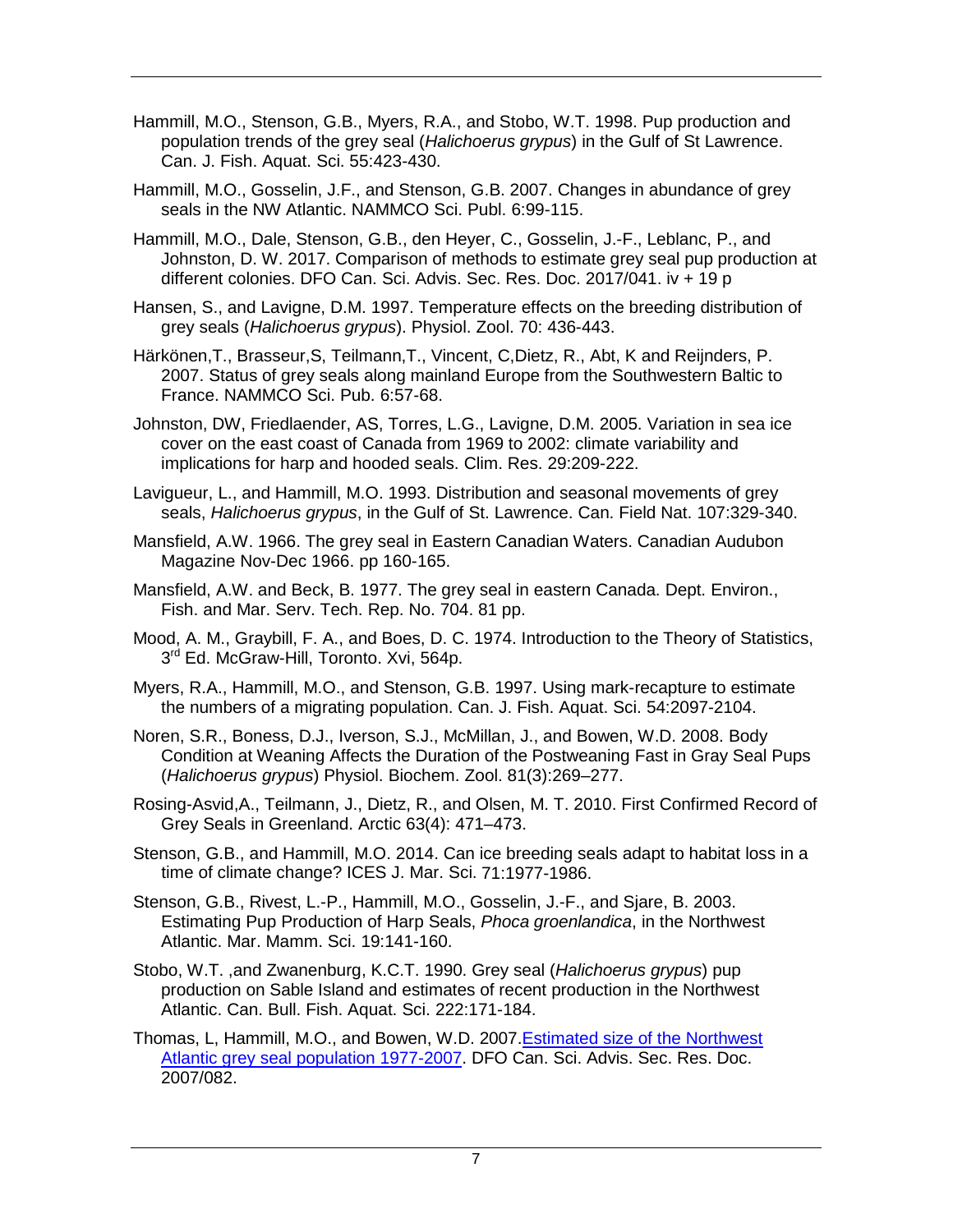# **TABLES**

| Location                                  | Date       | Numbers of pups<br>(SE) |
|-------------------------------------------|------------|-------------------------|
| Hillsborough Bay/Pt Prim<br>$($ ce $)$ ** | 28-01-2016 | 500                     |
| Kouchibouguac park                        | 22-01-2016 | 0                       |
| Gulf Islands                              |            |                         |
| Saddle Island <sup>*</sup>                | 25-01-2016 | 2370 (46)               |
| Oak Island                                | 22-01-2016 | 0                       |
| Amet Island <sup>*</sup>                  | 21-01-2016 | 123(5.7)                |
| Pictou Island <sup>*</sup>                | 15-01-2016 | 2095 (0.7)              |
| Henry Island <sup>®</sup>                 | 01-02-2016 | 748 (25.7)              |
| Margaree Island                           | 16-01-2016 | 16                      |
| Deadman Island <sup>*</sup>               | 02-02-2016 | 90(0)                   |
| Brion Island <sup>®</sup>                 | 02-02-2016 | 1498                    |
| Anticosti Island <sup>®</sup>             | 25-01-2016 | 40                      |

*Table 1. Estimates of pup production on islands/small ice patches.*

\*2 counts

\*\* estimate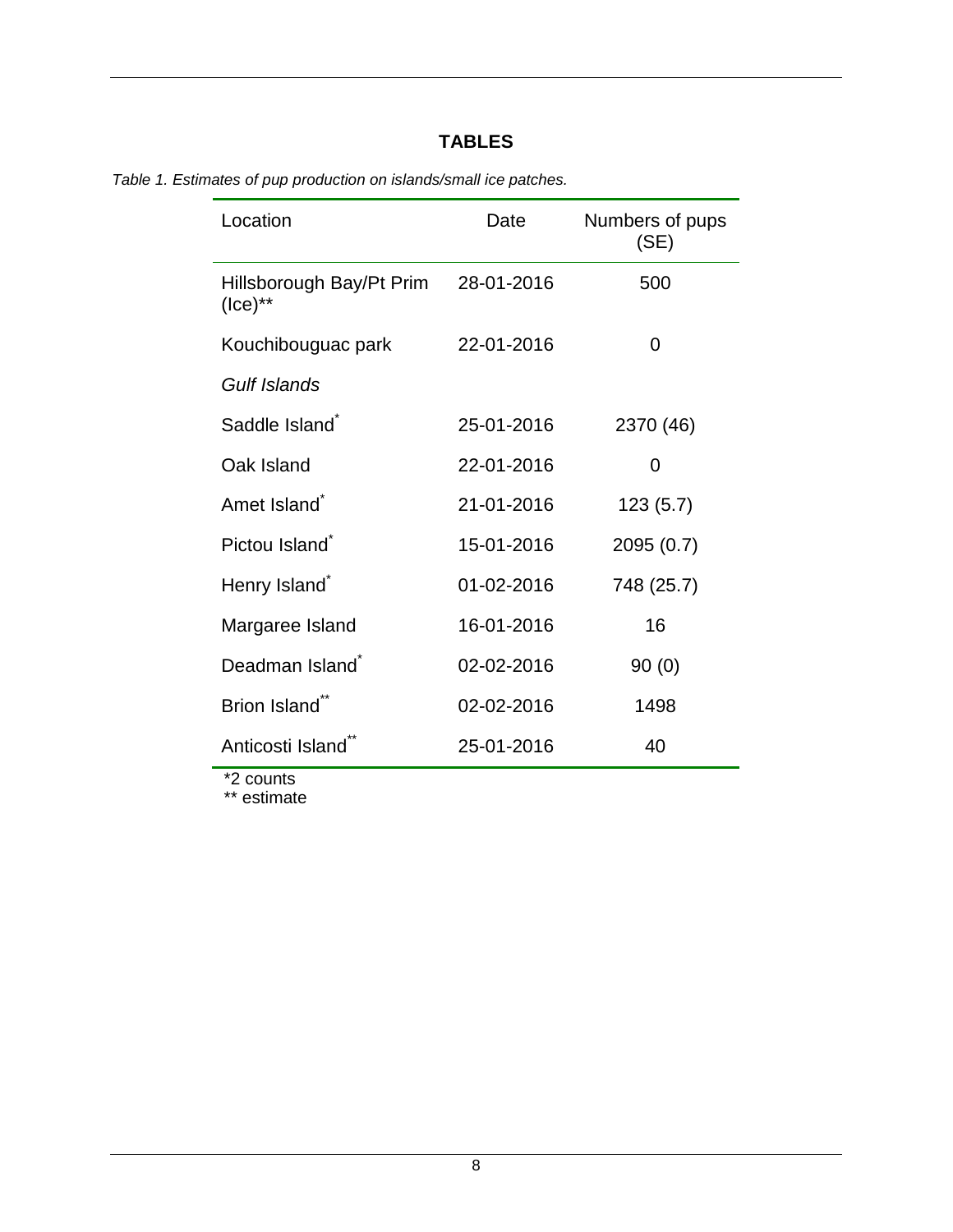|                      |                |                | <b>Stage</b> |                |                |       |
|----------------------|----------------|----------------|--------------|----------------|----------------|-------|
|                      | 1              | $\overline{2}$ | 3            | $\overline{4}$ | 5              | Total |
| <b>Saddle Island</b> |                |                |              |                |                |       |
| 22 January           | 9              | 70             | 137          | $\overline{2}$ | $\overline{2}$ | 220   |
| 26 January           | 0              | 26             | 302          | 59             | 19             | 406   |
| 30 January           | 0              | $\overline{4}$ | 350          | 65             | 20             | 439   |
| <b>Amet Island</b>   |                |                |              |                |                |       |
| 22 January           | 0              | 13             | 29           | 23             | 6              | 71    |
| 26 January           | $\overline{0}$ | 5              | 16           | 38             | 28             | 87    |
| 30 January           | 0              | 0              | 11           | 21             | 30             | 62    |
| <b>Pictou Island</b> |                |                |              |                |                |       |
| 22 January           | 28             | 328            | 261          | 14             | $\overline{2}$ | 633   |
| 26 January           | 14             | 293            | 397          | 78             | 18             | 800   |
| 30 January           | $\overline{7}$ | 25             | 577          | 43             | 32             | 684   |
| 8 february           | $\overline{4}$ | 20             | 222          | 148            | 81             | 475   |
| <b>Henry Island</b>  |                |                |              |                |                |       |
| 23 January           | 6              | 76             | 156          | 15             | 1              | 254   |
| 26 January           | 3              | 50             | 202          | 38             | $\overline{7}$ | 300   |
| 1 February           | $\overline{2}$ | 24             | 102          | 52             | 27             | 207   |

*Table 2. Number of grey seal pups in different age-related developmental stages.*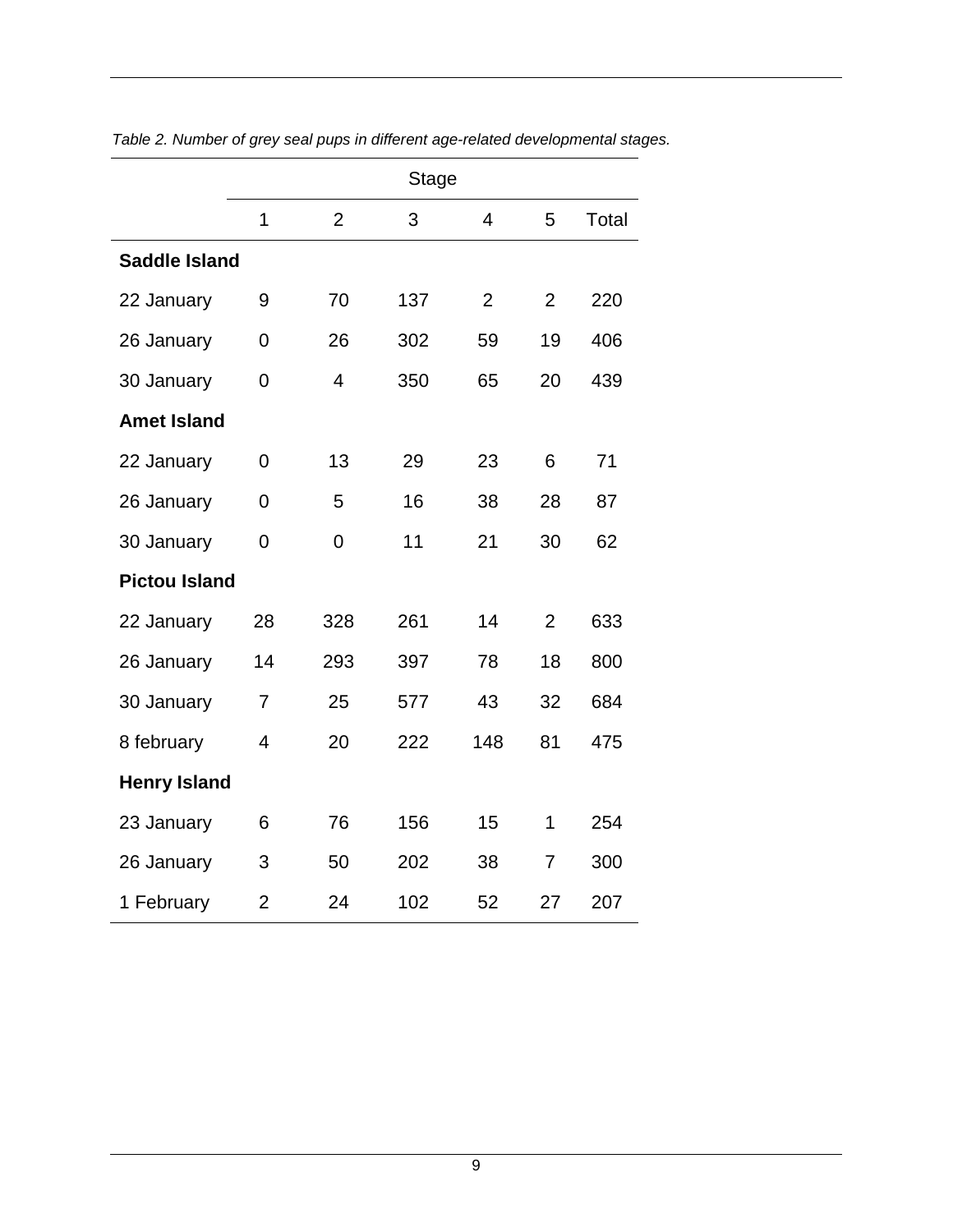| Location                          | Date       | Count (SE)     | Proportion<br><b>Births</b> | Adjusted<br>count |  |
|-----------------------------------|------------|----------------|-----------------------------|-------------------|--|
| Hillsborough Bay/Pt<br>Prim (Ice) | 28-01-2016 | 500            |                             | 500               |  |
| Kouchibouguac<br>park             | 22-01-2016 | $\overline{0}$ |                             | 0                 |  |
| Cape St George                    | 01-02-2016 | $\overline{4}$ |                             | $\overline{4}$    |  |
| <b>Gulf Islands</b>               |            |                |                             |                   |  |
| Saddle Island                     | 25-01-2016 | 2370 (46)      | 0.99(0.01)                  | 2381 (13.6)       |  |
| Oak Island                        | 22-01-2016 | 0              |                             | 0                 |  |
| Amet Island                       | 21-01-2016 | 123(5.7)       | 1                           | 123(5.7)          |  |
| Pictou Island                     | 15-01-2016 | 2095 (0.7)     | 0.41(0.095)                 | 5089 (1174)       |  |
| Henry Island                      | 01-02-2016 | 748 (25.7)     | 0.99(0.01)                  | 756 (27.4)        |  |
| Margaree Island                   | 16-01-2016 | 16             |                             | 16                |  |
| Deadman Island <sup>*</sup>       | 02-02-2016 | 90             |                             | 90                |  |
| <b>Brion island</b>               | 02-02-2016 | 1498           |                             | 1498              |  |
| Anticosti Island                  | 25-01-2016 | 40             |                             | 40                |  |
| Total                             |            |                |                             | 10,497 (815)      |  |

*Table 3. Total pup production in the Gulf of St. Lawrence after correcting for births.*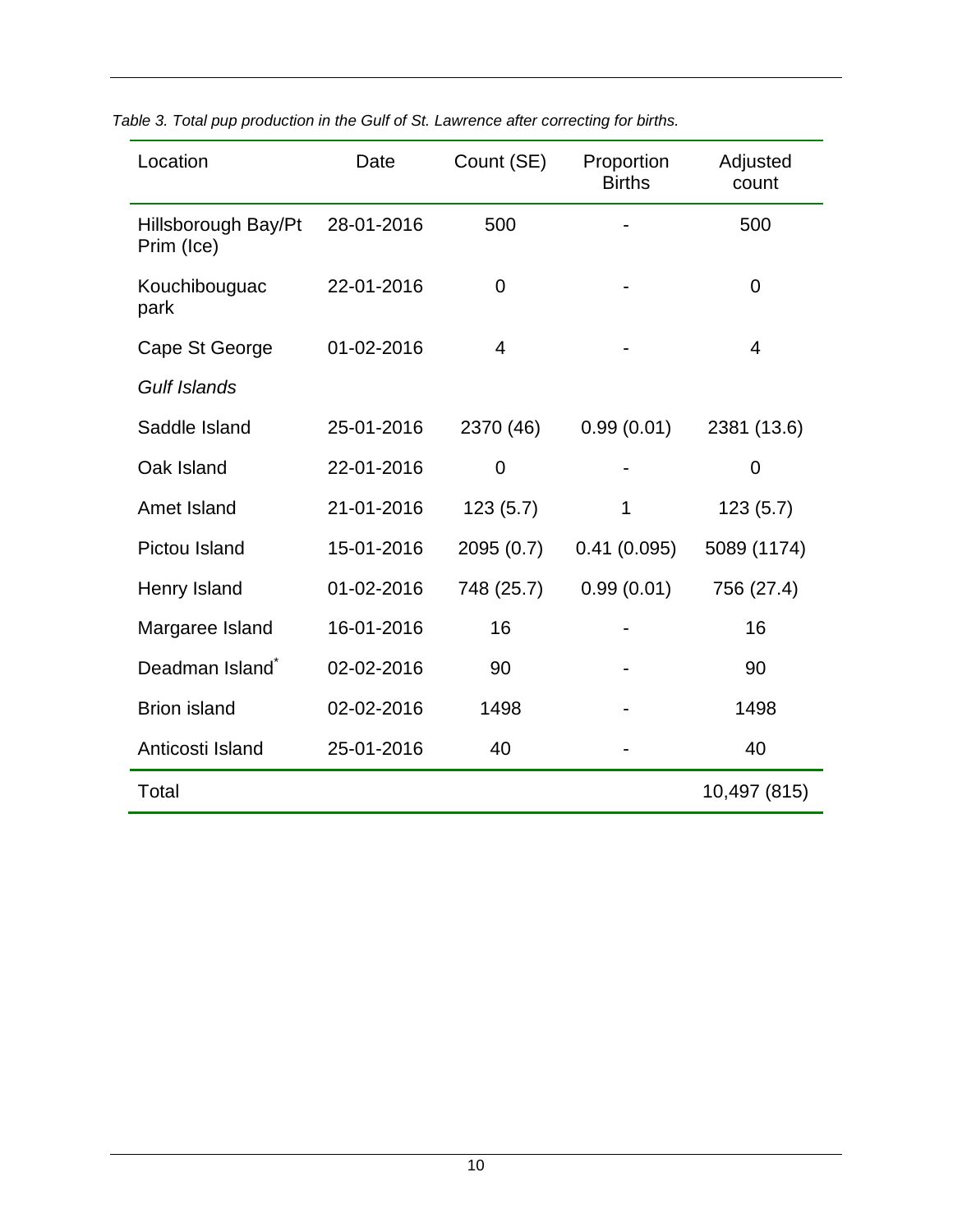|                   | Ice             |           | Island          |           |          | Total     |           |                         |
|-------------------|-----------------|-----------|-----------------|-----------|----------|-----------|-----------|-------------------------|
| Year              | <b>Estimate</b> | <b>SE</b> | <b>Estimate</b> | <b>SE</b> | Estimate | <b>SE</b> | <b>CV</b> | Born on<br>$lce$ $(\%)$ |
| 1966 <sup>5</sup> | 900             |           |                 |           | 900      |           |           |                         |
| $1975^{4}$        | 3,300           |           | 500             |           | 3,800    | -         |           | -                       |
| $1984^1$          | 7,169           | 911       |                 |           | 7,169    | 911       | 12.7      | 99                      |
| $1985^1$          | 6,706           | 795       |                 |           | 6,706    | 795       | 11.8      | 99                      |
| $1986^1$          | 5,588           | 679       |                 |           | 5,588    | 679       | 12.2      | 99                      |
| $1989^{1,2}$      | 9,352           | 1,756     |                 |           | 9,352    | 1,756     | 18.8      | 99                      |
| $1990^{1,2}$      | 9,176           | 649       |                 |           | 9,176    | 649       | 7.1       | 99                      |
| 1996 <sup>3</sup> | 10,691          | 1,306     | 26              |           | 10,717   | 1,306     | 12.2      | 99                      |
| $1997^3$          | 5,810           | 780       | 1,029           | 30        | 6,839    | 800       | 11.7      | 85                      |
| $2000^3$          | 4,850           | 910       | 410             | -         | 5,260    | 910       | 17.3      | 92                      |
| $2004^3$          | 13,473          | 1,216     | 737             | 65        | 14,210   | 1,200     | 8.4       | 95                      |
| $2007^3$          | 4,615           | 940       | 6,798           | 526       | 11,413   | 1,077     | 9.4       | 40                      |
| $2010^3$          | 4,585           | 6,435     | 6,643           | 291       | 11,228   | 6,442     | 57.4      | 41                      |
| 2016              | 500             |           | 9,997           | 814.6     | 10,497   | 815       | 7.3       | 5                       |

*Table 4. Estimates of Gulf grey seal pup production (with standard errors), from mark-recapture (M-R) and aerial surveys, with estimates separated into ice and island estimates where possible, rounded to the nearest 100.* 

<sup>1</sup> Hammill et al. 1998<br><sup>2</sup> Myers et al. 1997, Several estimates available from 1 and 2 for 1989, 1990. These were averaged.<br><sup>3</sup> Hammill et al. 2007, and current study.

 $^{4}_{2}$ Mansfield and Beck 1977 assuming 500 pups born on Amet and Deadman Is.

 $5$  Mansfield 1966, estimated by subtracting 500 pups from estimates of pup production on Sable and Basque Island.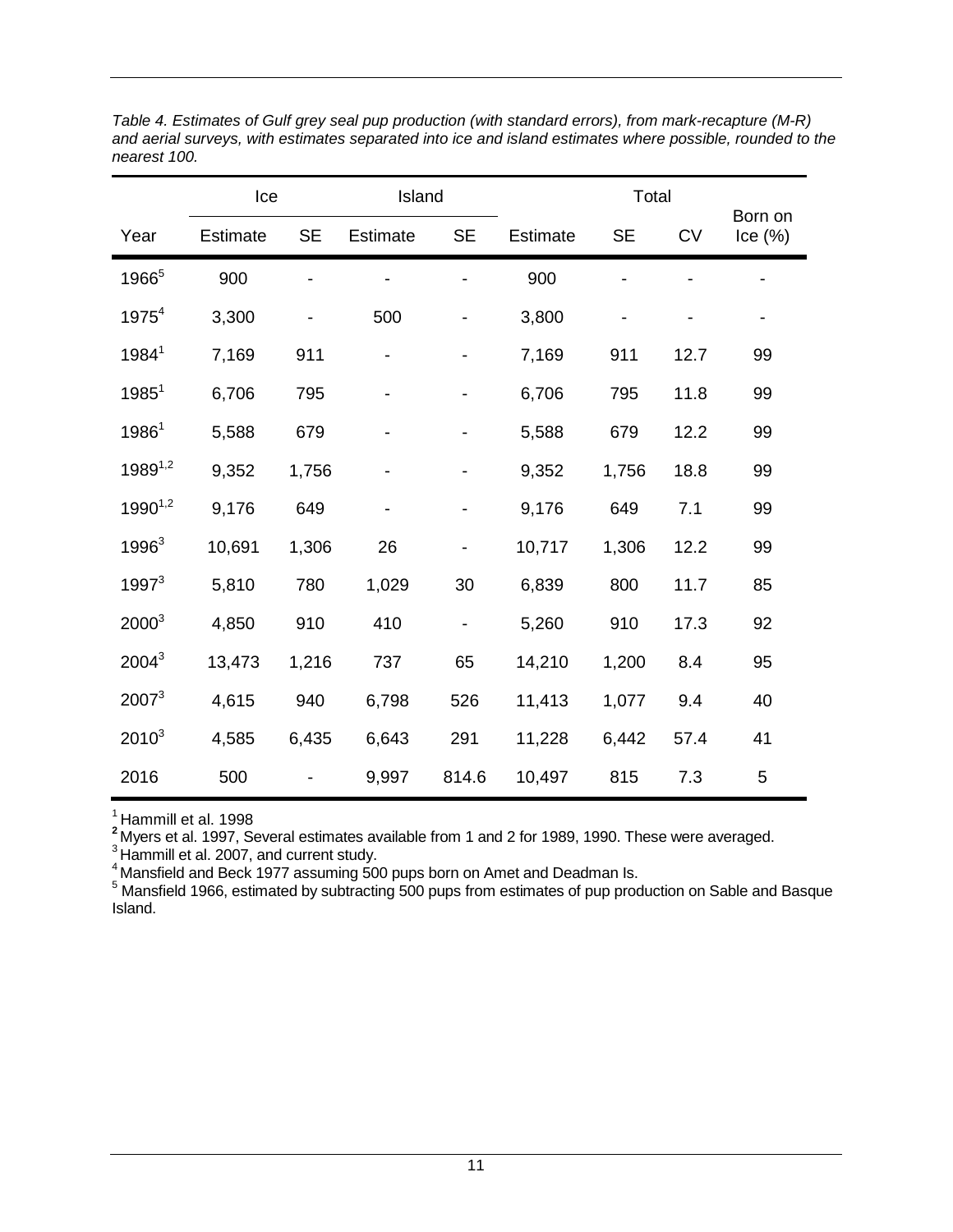#### **FIGURES**



*Figure 1. Map of study area. PEI is short for Prince Edward Island. Hillsborough Bay is the large bay, just underneath the "I" in PEI. Saddle Island is located just to the west of Amet Island.*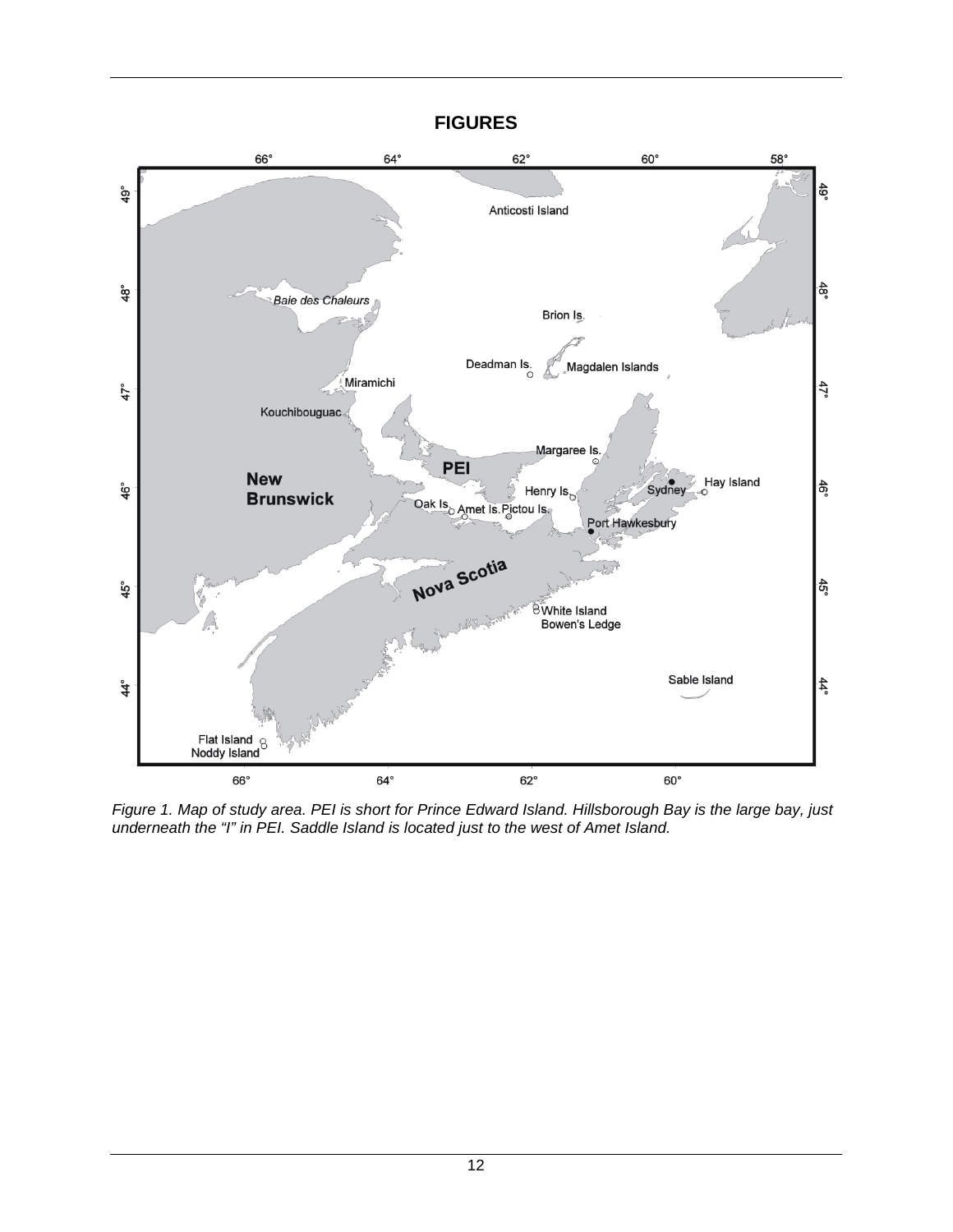

*Figure 2. Ice cover in the Gulf of St Lawrence on 29 January from 1969-2016 (From Environment Canada), where new ice is <10 cm, young ice is <30 cm and first-year ice is 30 cm thick.*